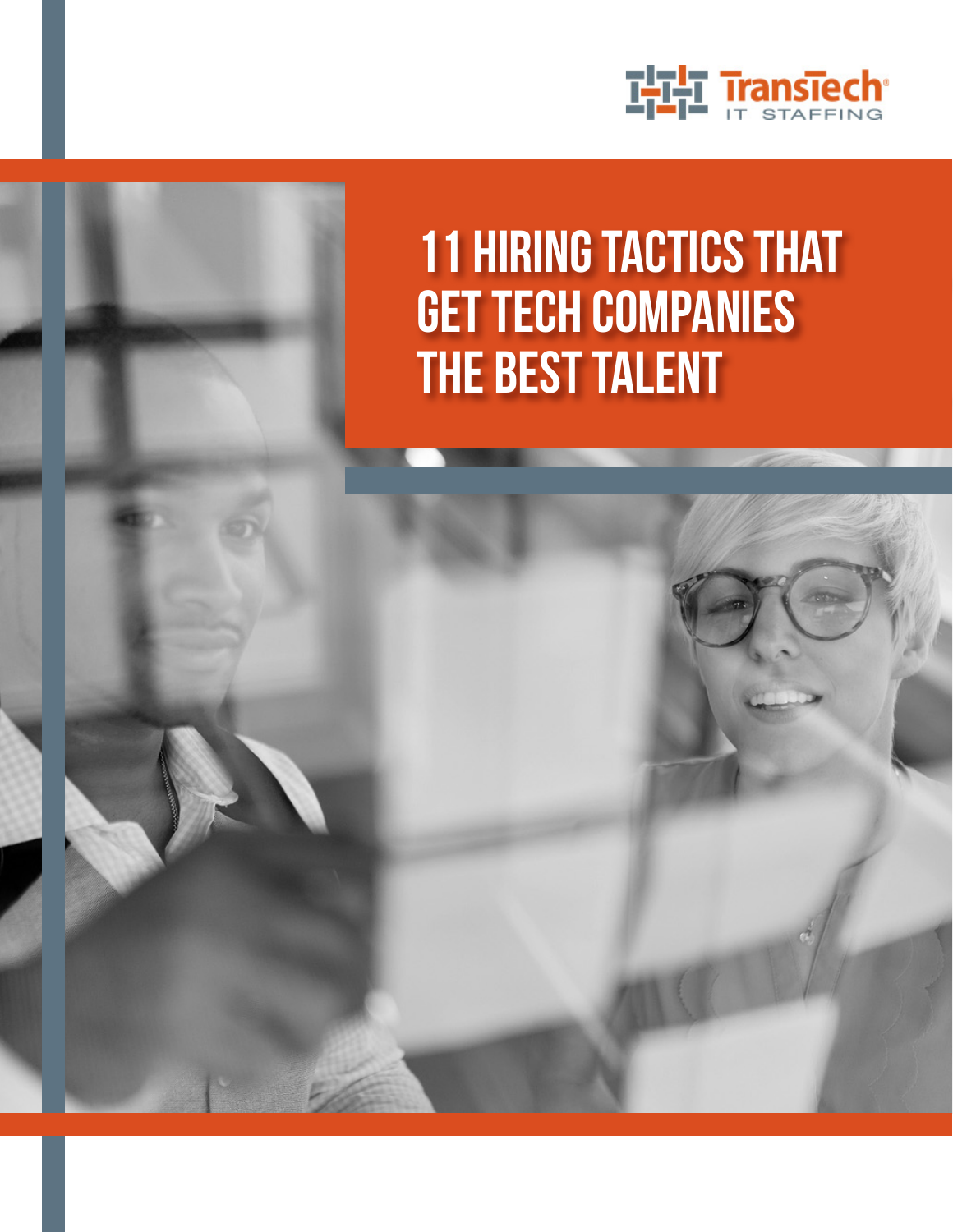## **CONTENTS**

| <b>PART 2</b>  |    |
|----------------|----|
| <b>PART 3</b>  | 6  |
| <b>PART 4</b>  | 8  |
|                |    |
| <b>SOURCES</b> | 12 |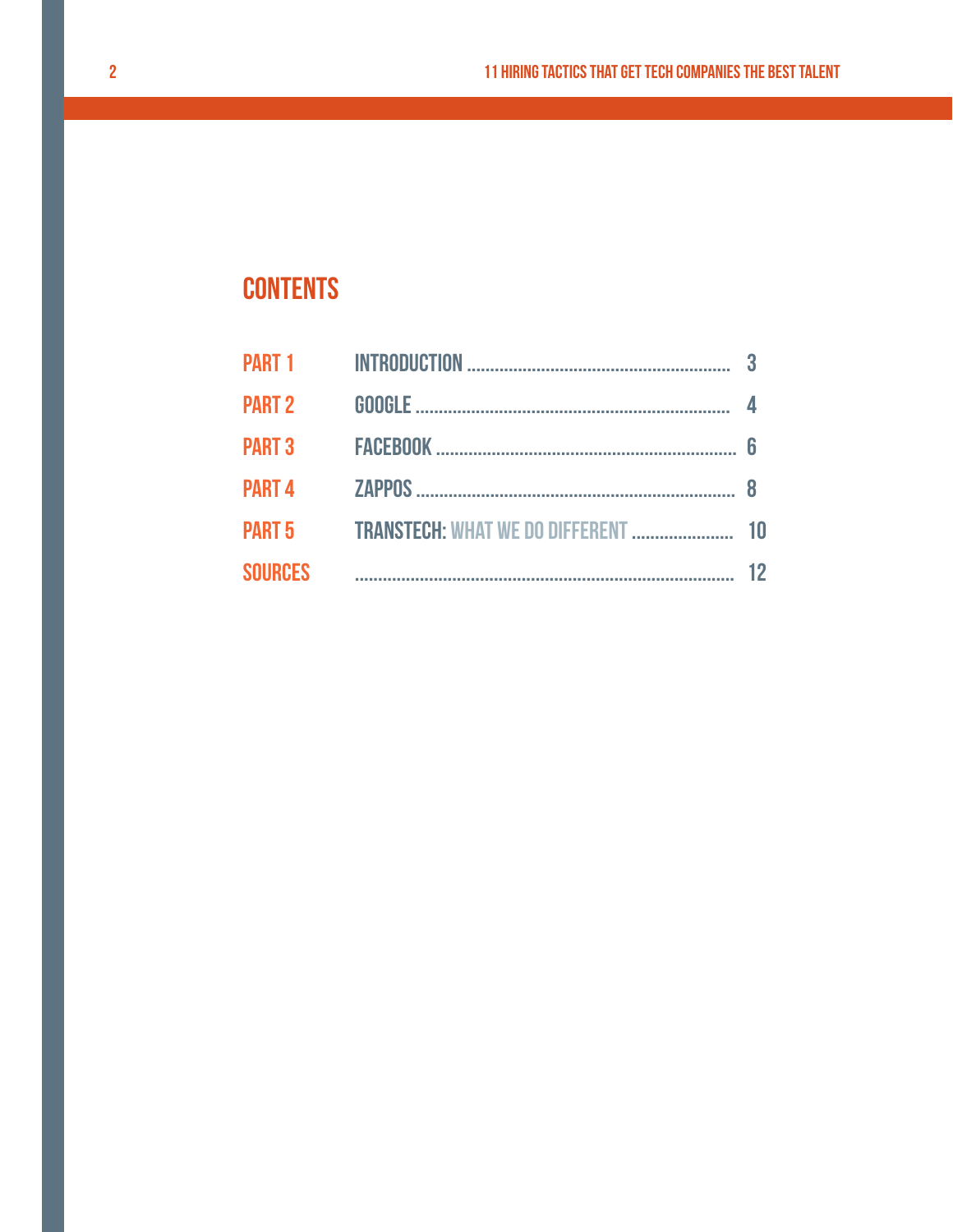#### **INTRODUCTION**

Talent acquisition is more dynamic than people expect. Think back to fifteen years ago. Intuitive smartphones weren't available to check and apply for jobs over lunch. LinkedIn was yet to reach 700 million professional users, altering the sourcing process. Video interviewing was still comically unreliable.

Fast forward to the current environment and those innovations have diminished the time candidates remain on the market and reshaped the hiring process. Think you're having difficulty attracting top technical professionals in today's market? Imagine what another five to ten years of evolution will bring.

Steady adjustment to new hiring strategies have kept most companies afloat with fresh employees. Yet it is businesses willing to disrupt their old hiring habits that continually hire exceptional talent. Rather than blindly adopting bandwagon strategies, they cultivate techniques that align with their vision. They explore the science of what keeps employees engaged. They streamline the process to prevent falloffs. And by evaluating their successes and failures, your business can remain competitive too.

That is why TransTech has put together "11 Hiring Tactics That Get Tech Companies the Best Talent." Our eBook examines the hiring strategies of big name companies in the hopes of providing insight into what helps their brand to identify top talent and retain them through the hiring process.

We know that each company has their own distinct process and that not every strategy will work for every business. But by presenting an array of different tactics, we hope to broaden your hiring repertoire as the war for talent escalates and evolves.

We hope that the stories and insights included inside provide you with a greater understanding of your own hiring process as you strive to grow alongside your fellow innovators.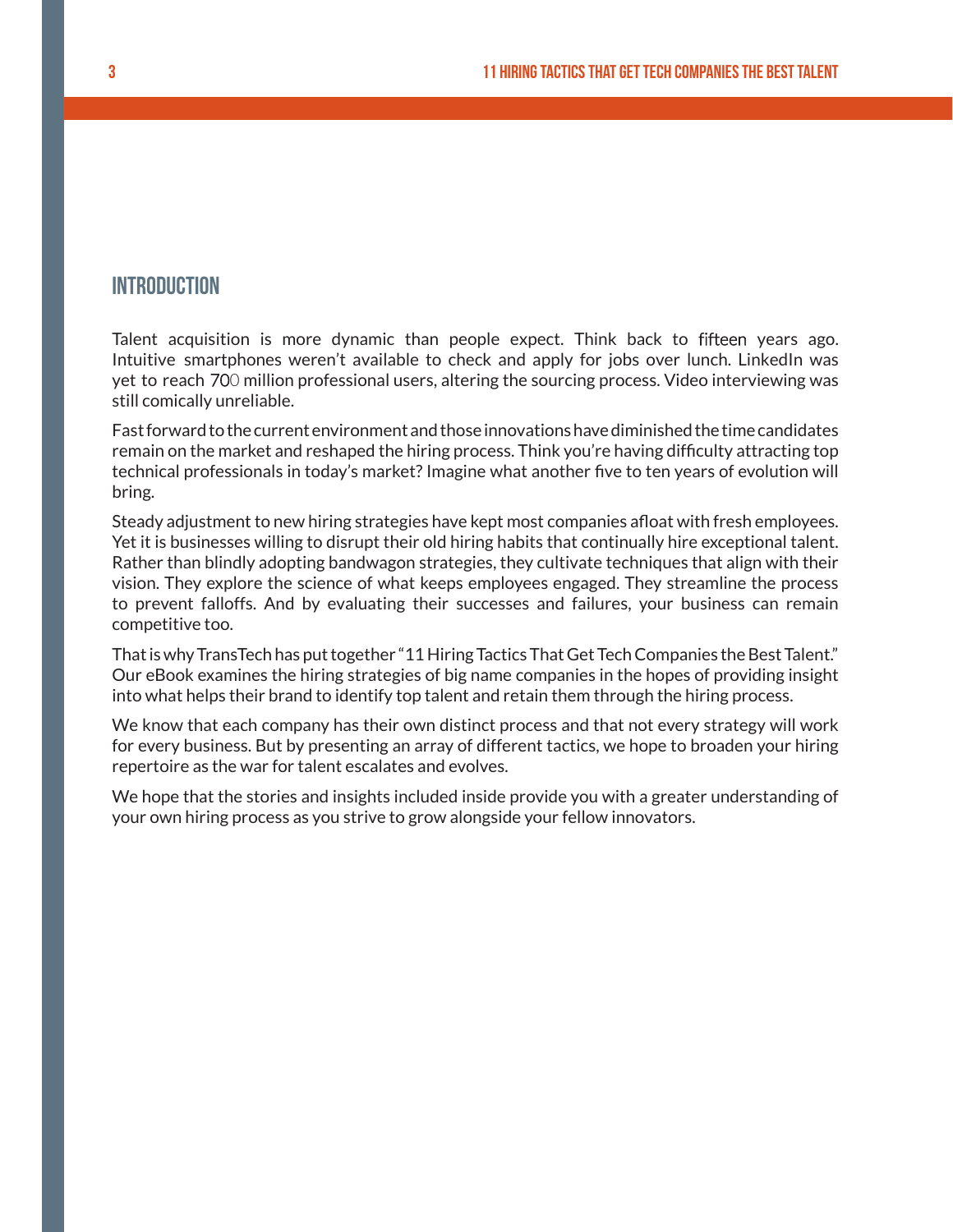#### **GOOGLE**

In the words of founders Larry Page and Sergey Brin, "Google is not a conventional company. We do not intend to become one." That motto and way of thinking allowed Google to transcend from a search engine to a multifaceted techno-conglomerate dabbling in everything from cell phones to driverless cars. Now, that belief has directly affected the way in which they screen and hire candidates.

Unlike many companies, Google never has to worry about a shortage of eager candidates knocking at their door. Advertising Google on a resume provides name brand recognition for future employers. People apply at Google just for the reputation boost. That leaves the tech giant with the burden of screening all those candidates for people who work hard, perform at the level they expect, and have the right mentality.

Lazlo Bock, Sr. VP of People Operations at Google, acts as chief gatekeeper and sets the tone at the tech giant. His experience and extensive research have helped to shape the way the company has hired over the years.

From his experience, "Most interviews are a waste of time because 99.4 percent of the time is spent trying to confirm whatever impression the interviewer formed in the first ten seconds.<sup>1"</sup> He cites the confirmation bias, the interpretation of new evidence in ways that confirm preexisting beliefs, as consistently sabotaging the interview process.

Though the methods Google has employed are not always perfect, their combined hiring wins and losses offer guidance for companies looking to improve their strategies.

### **#1** Eliminate Bad Practices

Google interviews were once a haven for the silly brain teasers that bedeviled IT professionals for years. "How many golf balls can fit in a school bus?" "How many piano tuners are in the entire world?" "How many haircuts happen in America every year? $2<sup>n</sup>$  Convoluted questions like these were meant to test how a candidate analyzes a big problem. But they didn't provide any benefit.

Lazlo Bock says that they fail to predict performance. "[Case questions and brain teasers] are tests of finite skill rather than flexible intelligence, which is what you want to hire for. <sup>1</sup>" Rather than repeating the same insanity, they changed their interview process and banned brain teasers from the official interview process.



#### *FOILOW THE DATA*

Data is almost sacred to Google, so it's no surprise that they look at statistical findings to improve their hiring strategies. Specifically, Lazlo Bock refers to a study run by Frank Schmidt and John Hunter that incorporated 85 years of data about 19 different assessment techniques to determine which actually predicted performance.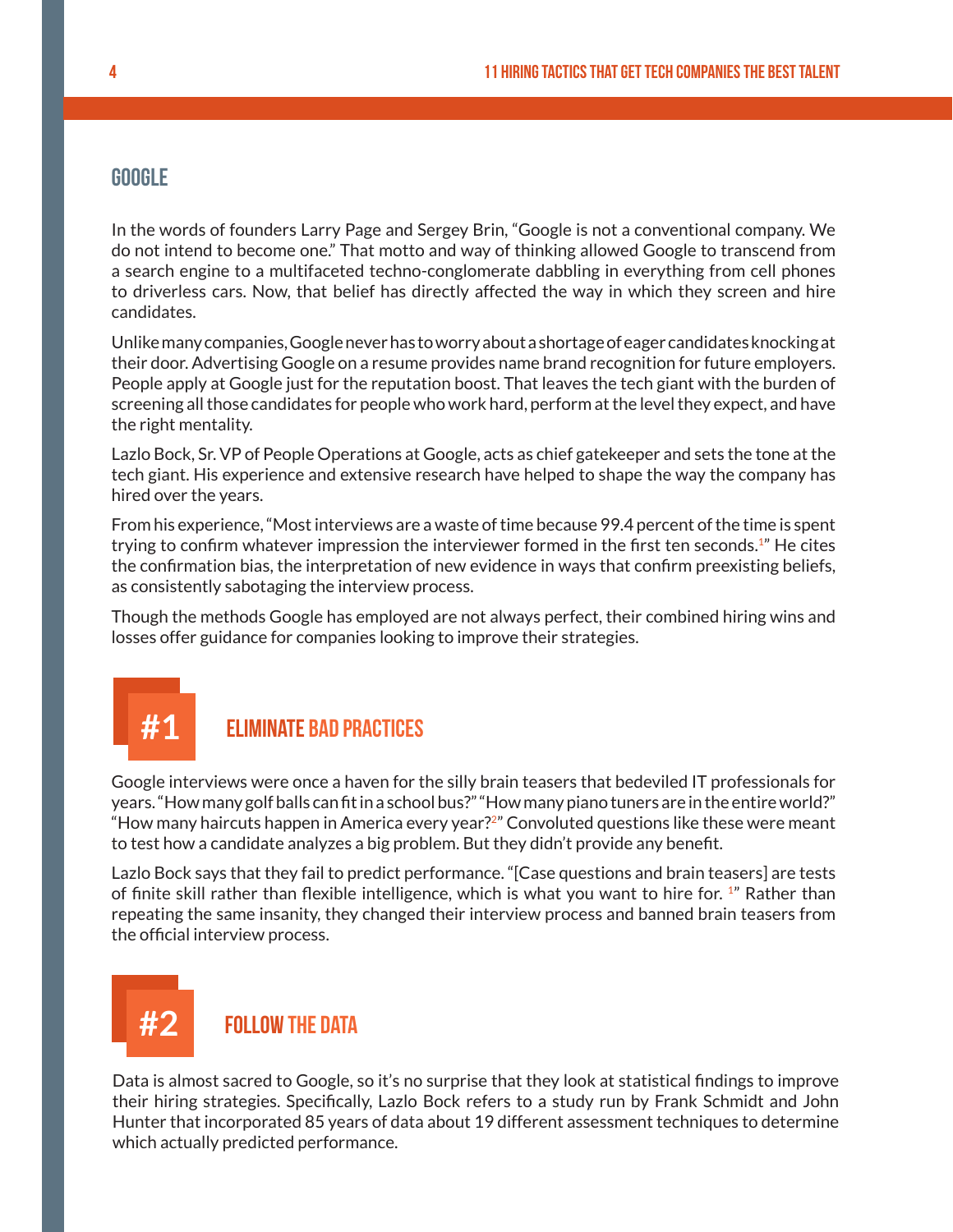The most effective performance predictor is a work sample test, which accounts for 29% of an employee's performance<sup>1</sup>. In Google's hiring process, engineering or product management team members are asked to solve engineering problems during the interview. They acknowledge that even that practice only tests an employee in the vacuum without evaluating their collaboration skills and adaptability to the unknown. That is why they incorporate cognitive tests (which predict 26% of employee performance) and structured interview questions (which predict another  $26\%/1$ .

Which assessment techniques are the most effective at predicting how someone will perform once hired? Here are a few sample techniques indicating what percentage of a candidate's performance they can predict:

| 7% |  |
|----|--|
| 3% |  |
|    |  |

### **#3** focus on structured interviews

Many of the traditional interview questions fail to glean any impactful information from candidates. "What is your greatest weakness?" and "What is your greatest strength?" are worthless in the mind of Lazlo Bock. Instead, certain structured interview questions are the key to finding insightful answers about whether a candidate should be hired in the first place.

Most companies are using structured interview questions, which are broken down to behavioral or situational questions, in their existing routine. The difference here is not reinventing the wheel but reinforcing what is already being done.

Behavioral interview questions review past achievements and decisions by matching them with what the current job requires. Questions like "Talk about a time when you had to work with a person with different work habits from your own" or "Explain a time when you had to work with a difficult client and how you handled the situation" are more effective at determining a common thread of actions.

Situational interview questions explore hypothetical situations and do a much better job of gauging problem solving steps and future actions than case questions ever would. Questions like "How would you react if a critical project was running behind schedule? or "Explain what you would do if a team member was not contributing at the full level expected" do a strong job of outlining how someone will perform on the job (if the questions are tailored appropriately).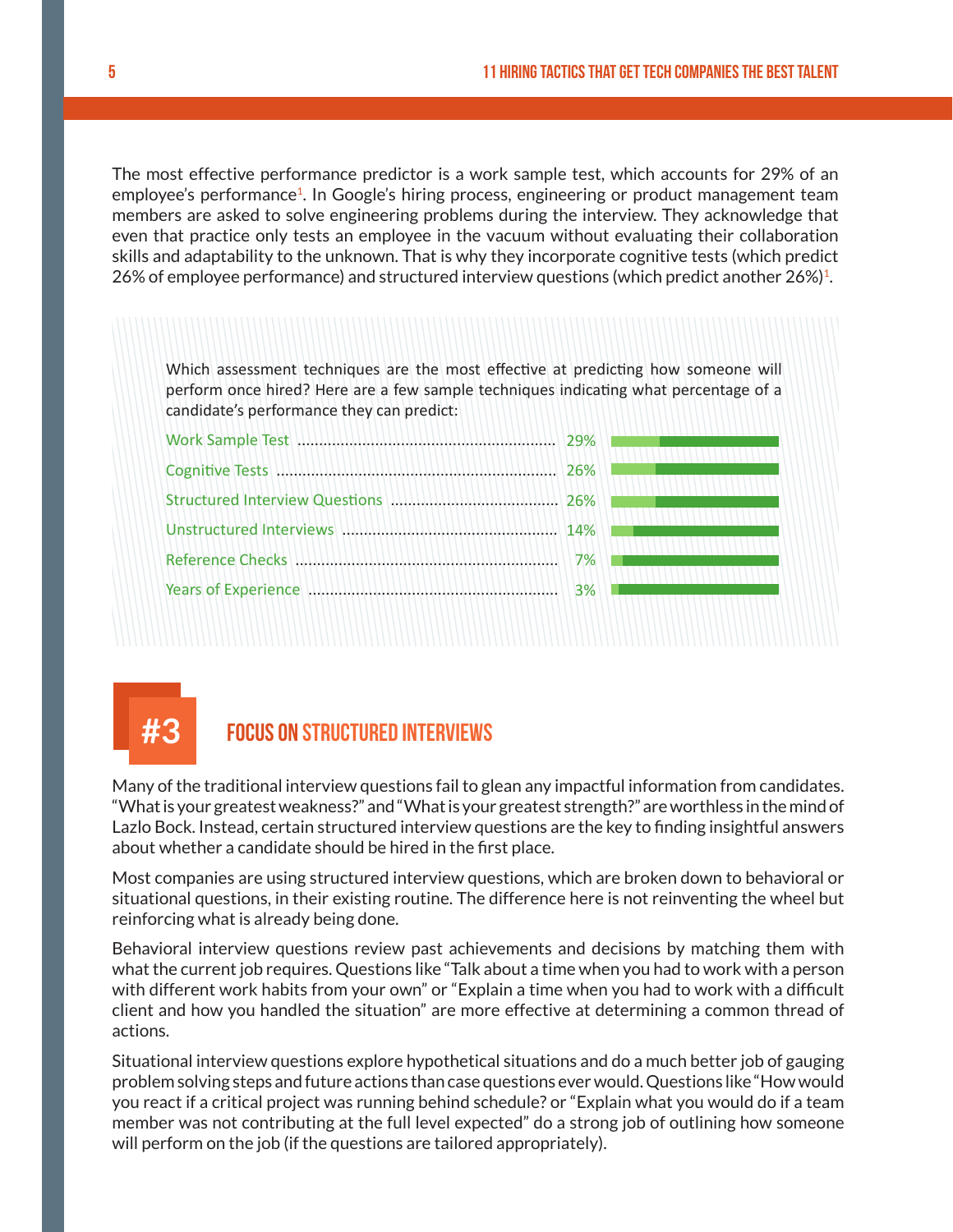#### **FACEBOOK**

Though thought of as being ingrained in their primary platform, Facebook is no less dynamic than Google. Under Mark Zuckerberg's guidance, they have acquired companies like Instagram and Oculus Rift to diversify their holdings. And with their war with Twitter to be the dominant force in social media still in full swing, Facebook needs to use insightful hiring strategies as they push themselves to be malleable and dynamic in their future.

Sheryl Sandberg has been the single most influential person on the Facebook executive team when it comes to hiring. As the Chief Operating Officer, she has spent thousands of hours working on building an exceptional talent funnel for the social media giant. Her insights into the workforce come from that experience, her tireless research, and an openness to integrating game-changing strategies into her repertoire.

### **#4** HIRE PEOPLE YOU CAN CROSS-TRAIN

Sandberg puts emphasis on a classic hiring tradition that has unfortunately fallen into disuse. She says, "We believe our journey at Facebook is only 1% done, so we want people who can help us build technology, products and our business into the future. We don't look for a specific background or skill-set when we make hiring decisions.<sup>3"</sup>

Rather than putting an inordinate emphasis on niche skills, Sandberg advocates hiring IT professionals with great technical skills and aptitudes with the intent to train them in new skills when you need to make agile shifts in focus later<sup>3</sup>. She and Instagram COO Marne Levine think of this as hiring athletes and cross training them later.

Cross-training employees definitely fills a need. At least 63% of employers are concerned with the skills gap and on-the-job cross-training helps to fill the gap<sup>4</sup>. The benefit of cross-trained employees offers companies flexible, efficient, and team-focused people who are agile enough to change with the times. Spotting these candidates in the interview process means that technical skills are shifted to the passenger seat while adaptability, on-the-job learning, and interpersonal skills take the driver's seat.

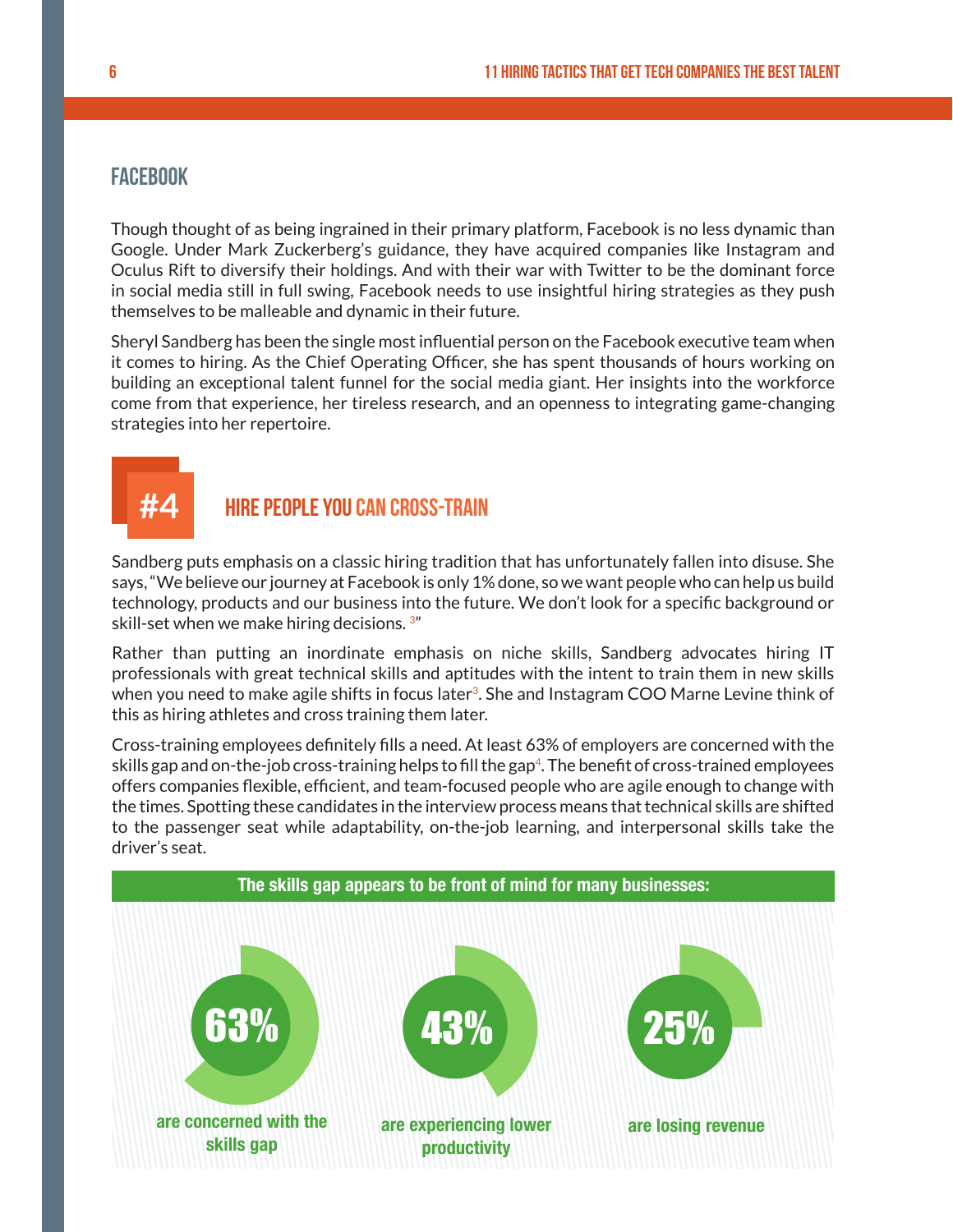#### **#5** avoid costly Hiring misses

Imagine you passed on several candidates in the past, only to acquire their business for \$19 billion a few years down the road. More than likely, you'd be kicking yourself for not having made the hire in the first place. That is the exact position Facebook faced when they acquired instant-messaging firm WhatsApp in 2014<sup>5</sup>. Founders Jan Koum and Brian Acton were rejected by the social media giant, struck out on their own, and made an app that forced Facebook to hire them. And it all was avoidable if they followed the right strategies.

First, there is a level of awareness that is necessary. Are missed hires happening because the existing processes are too slow or because of a deficiency in the screening process? Obstacles to change always exist, so it is important to present the tangible costs of missed hires while delineating the shortcomings of the hiring process.

In the instance of rejected employees, thorough ATS record keeping can identify the exact point in which a candidate was eliminated. Data analytics tools are helpful in reviewing the data gleaned from this occurrence to spot trends in hiring oversights. Additionally, some companies can track the trajectory of employees they missed to improve their ability to spot and acquire innovators.





### **#6** hire someone you would work for

Mark Zuckerberg has his own perspective on the hiring process. When he looks at a candidate, he always asks himself one simple question: would I work for that person<sup>6</sup>? If the answer is yes, he extends an offer. Zuckerberg said, "Maybe you could compromise on quality today and get a little more work done over the next six months. 6" Ultimately, he feels that hiring people who do not fit his criteria would be a compromise down the road.

Once again, this style of thinking prioritizes the character and intangible skills of a candidate rather than his or her concrete technical skills. Businesses that use this method look at a candidate's leadership skills, ability to work on a team, adaptability, innovation, and vision for the future. Everything else can be trained.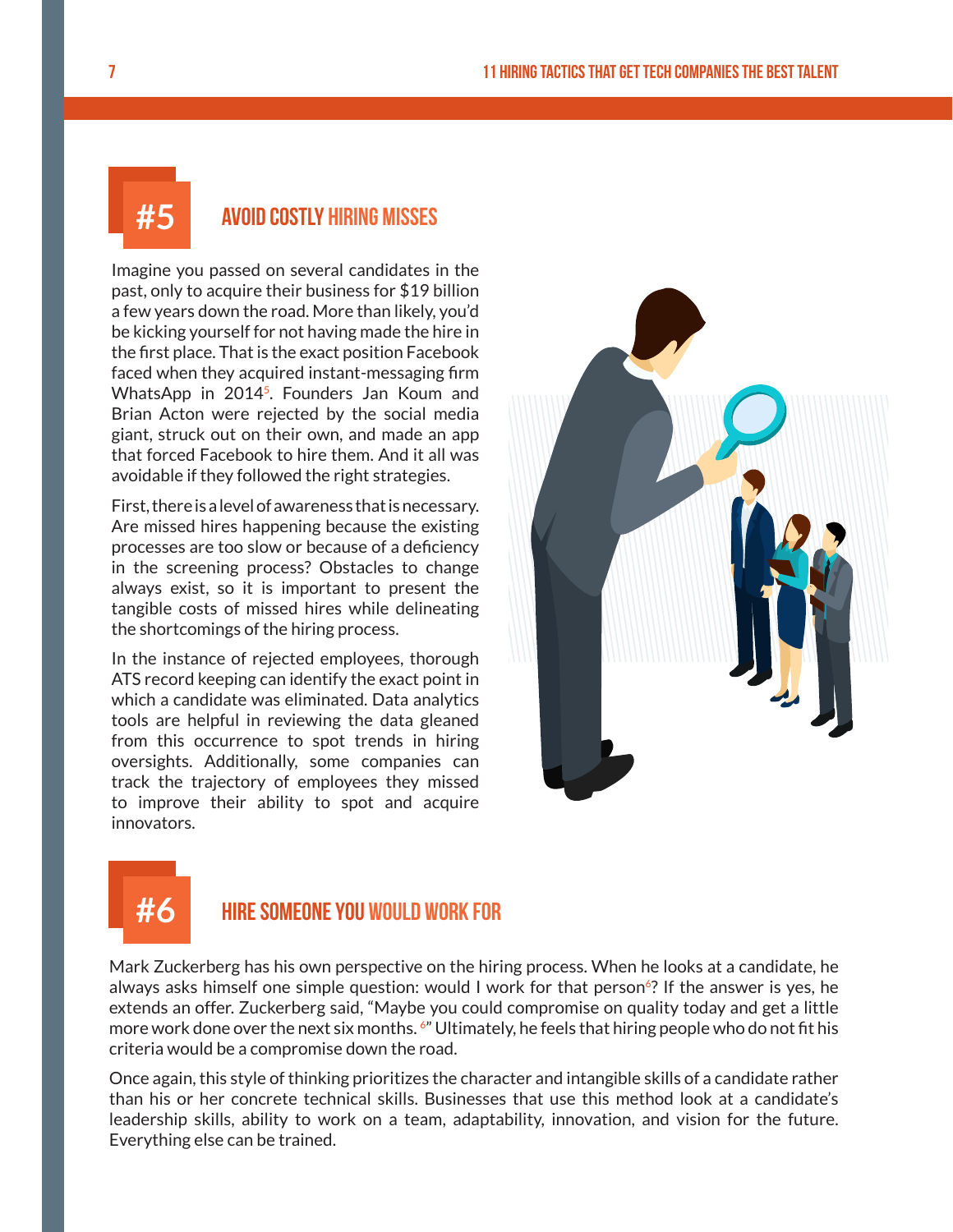#### **ZAPPOS**

Who would have thought that an online shoe retailer would be such a game-changer? Zappos has risen to prominence for their wide selection, exceptional customer service, and model of winning company culture. Zappos CEO Tony Hsieh has helped cultivate a company culture that goes beyond the ordinary with a set of 10 core values that encapsulate who Zappos employees are<sup>7</sup>.

Just as those core values influence every aspect of their daily work, they also have molded the way Zappos considers potential prospects, for better or for worse.



#### **USE YOUR TEAM FOR THE INTERVIEW**

Zappos wants to get to know the person behind a candidate's interview veneer. Especially because Zappos offers \$2,000 to any new hires that feel the company is not the right fit and decides to quit<sup>8</sup>. Though this opt out is actually meant to prevent the prolonged impact of bad hires, there will still be some candidates that attempt to game the system. So, the online retailer works hard to screen candidates early. Which is why Zappos consistently involves diverse members of the team in the interview process.

The one thing that members of Zappos know as much as customer service is the Zappos core values. Due to that rote familiarity, they are great at spotting who will fit and who would be better working elsewhere.

The covert evaluation begins as early as the ride over. Any candidate coming in from out of town is picked up by a Zappos driver who makes nuanced observations of the candidate. Does he or she treat the driver with respect? Are there hints of the 10 core values in their interaction? Is



the overall ride pleasant? When the candidate goes on the official tour, recruiters check with the driver to gain these general impressions.

Every member of the company is encouraged to provide their feedback on a candidate, identifying when Zappos values are apparent and when they are sorely missing. Companies that share Zappos' strategy are wise to seek out the feedback of engaged employees. Their commitment to your brand and awareness of what it takes to fit in the culture helps to eliminate incompatible candidates long before they have a chance to modify your internal chemistry for the worse.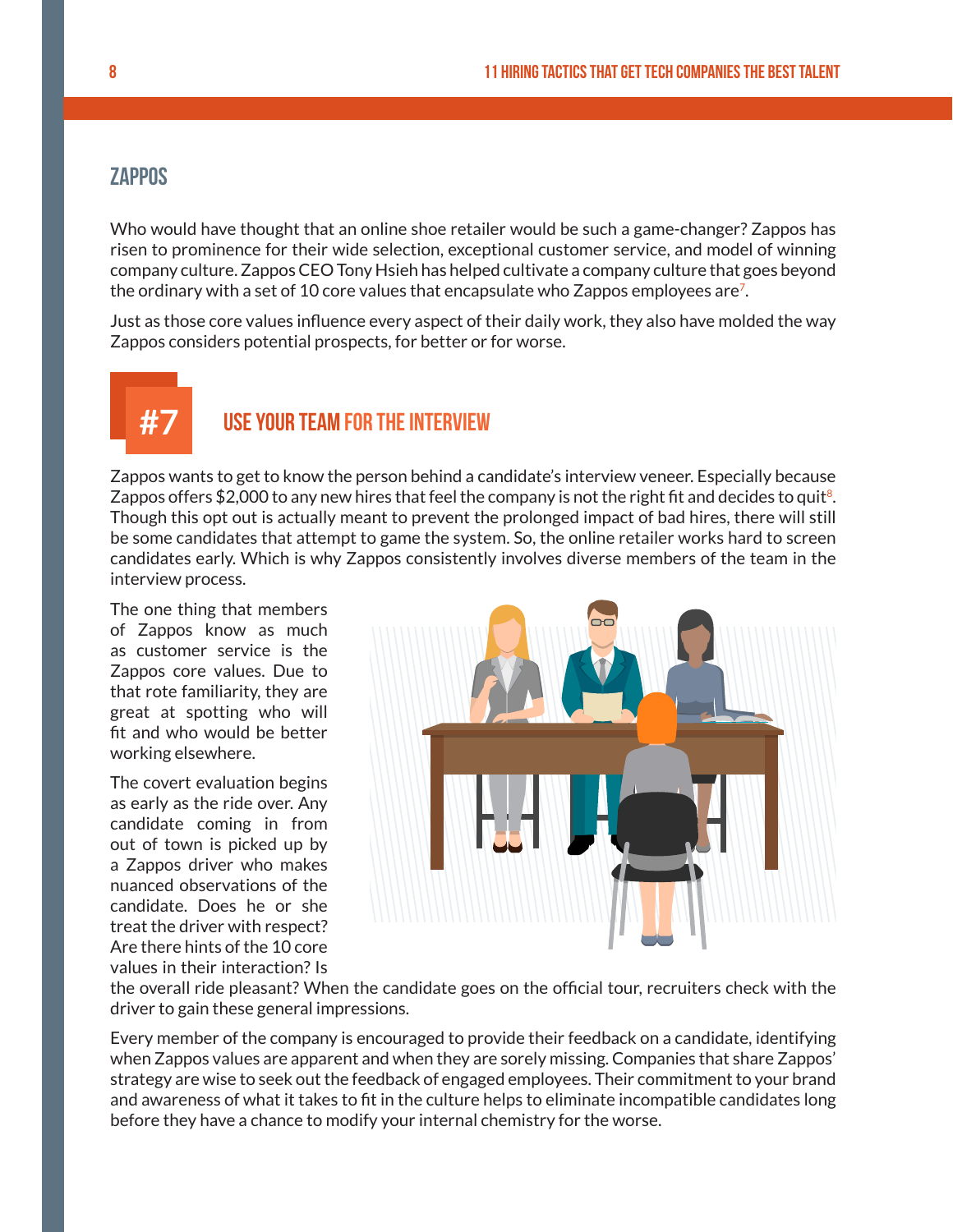### **#8** avoid too much uniformity

Though the tight-knit nature of a Zappos style culture creates strong bonds, it also risks the development of an echo chamber where only the same ideas bounce back. Having a unified company culture is good to a point, but the problem is that everyone usually has the same biases and blind spots.

Imagine if everyone on a given team was just hired for creativity. They all might have Burning Man levels of originality, but lack the value of a more practical-minded employee. Would someone like current Google CEO Sundar Pichai, who tends to be more of a level-headed pragmatist, be hired within the organization? Or would revolutionary talent be missed because he or she doesn't fit the mold?

This is a very unostentatious problem. Most of the time, it slips by without being noticed until the business begins to suffer from a deficiency in a particular trait. And there are serious ramifications for that deficiency. Research from McKinsey & Company found that gender-diverse teams and ethnically diverse teams outperform more homogenous teams by 15% and 35% respectively<sup>9</sup>.

The hiring lesson here? Do not disqualify candidates because they do not seamlessly fit the mold in their resume or interview. Sometimes, their incongruities with the rest of the team can provide unforeseeable insight into how to keep your team agile.

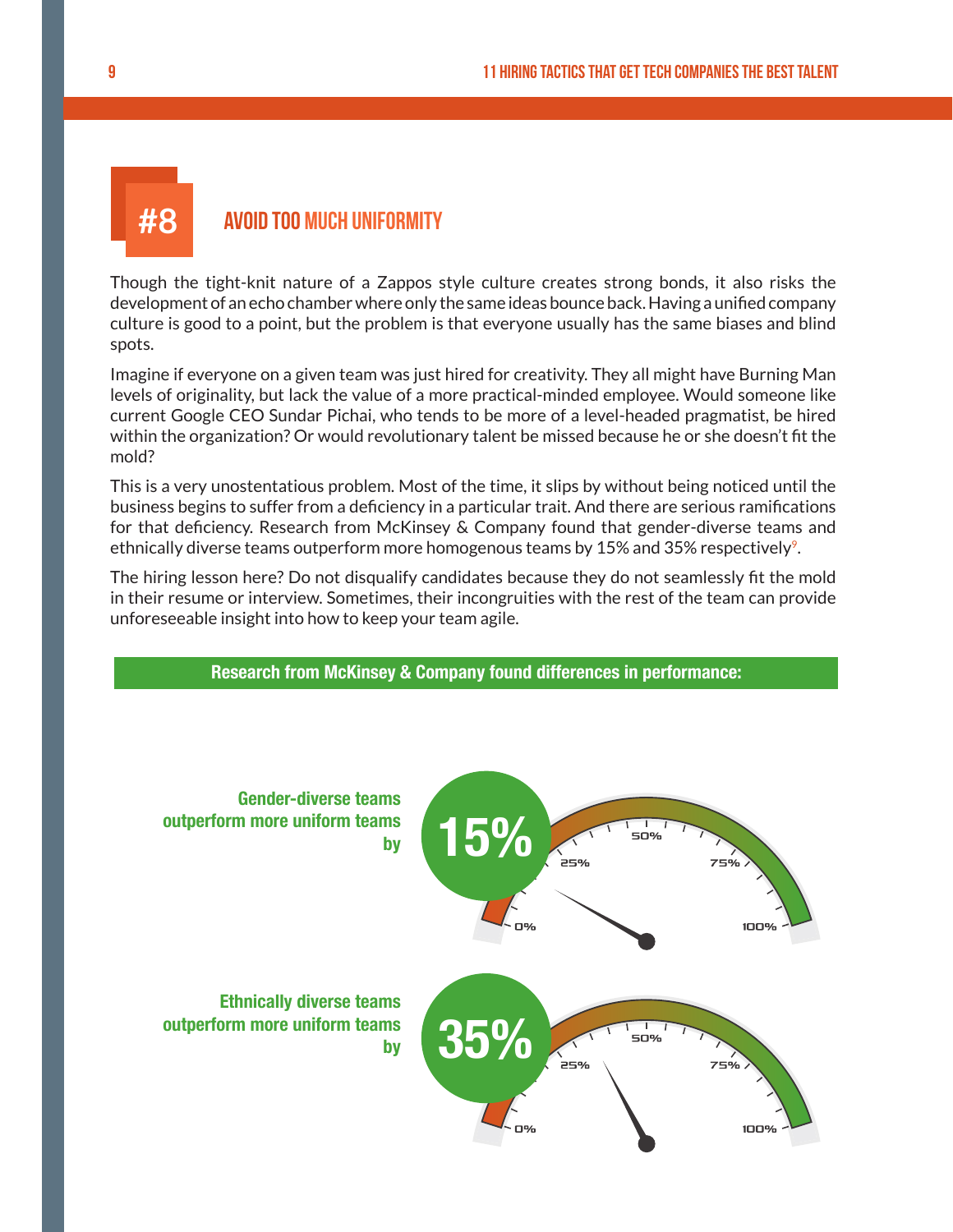#### TransTech: What We Do Different

As a staffing and recruiting firm, learning about the latest hiring strategies is one of our greatest passions. Recruiters at TransTech strive to stay in touch with approaches and techniques that influence-makers are using to keep their companies competitive. Whether hiring our own employees or for our candidates, we combine the right strategies in the moment to handle the challenges at hand.

And we find that our flexible strategy gets results. This year, we were named one of Chicago's Best and Brightest Companies to Work For ®. Here are just a few of the hiring lessons we have learned over the years.

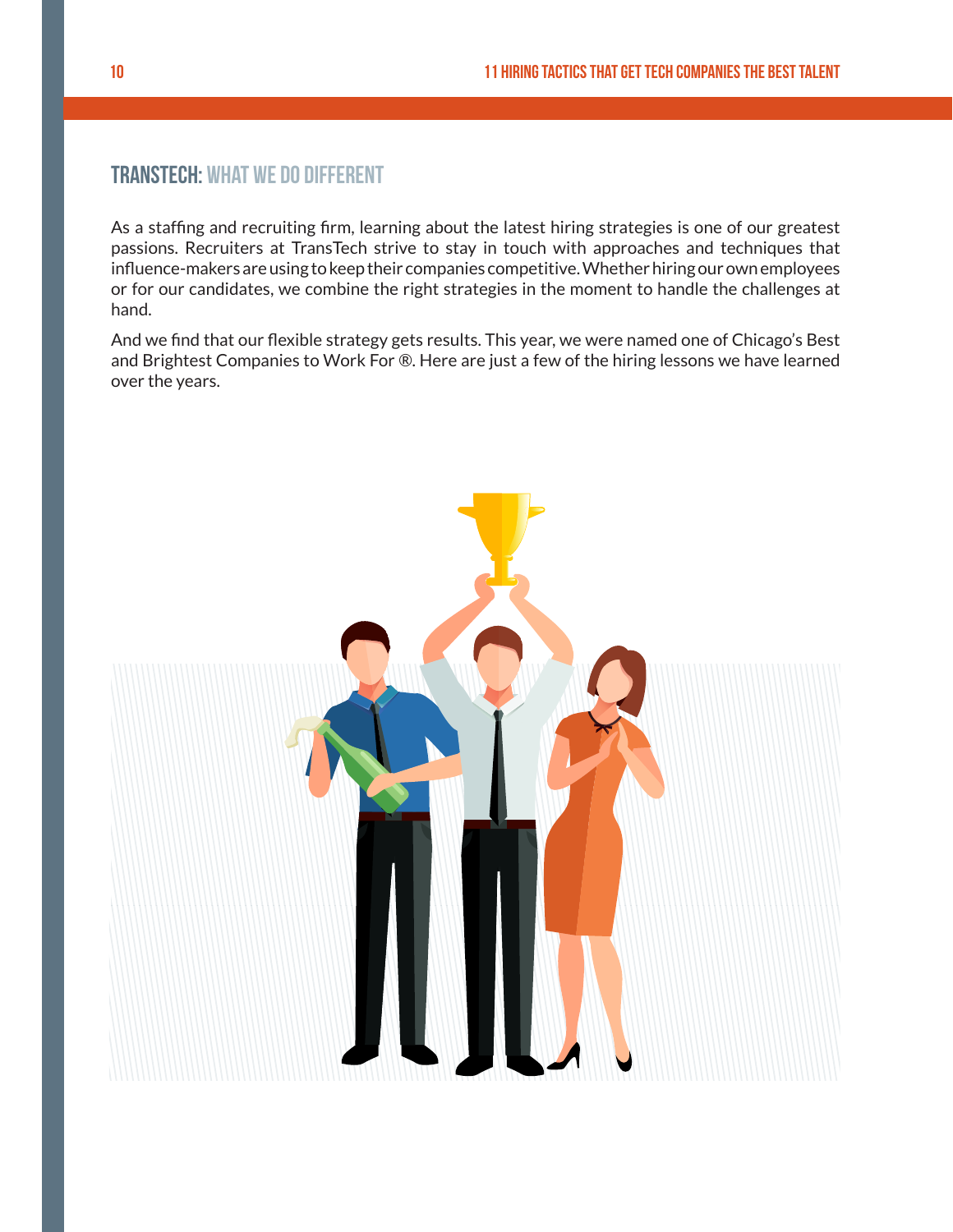# **#9** Use Setbacks as Learning Opportunities

That misguided hiring strategy that you followed for too long? It is an opportunity to learn what is truly important when screening candidates. Adopting a positive mentality about setbacks improves the chances that the mistake will go unrepeated.

Additionally, giving serious consideration to what actually went wrong helps companies bounce back from the mistake faster. For example, if Google would have just discontinued their brain teasers without looking at an alternative, their overall tactics might have remained just as ineffective. But by realizing the problem and seeking out a replacement, they were able to boost their talent acquisition results.

### *<b>I FARN WHAT WORKS FOR YOUR COMPANY*

Not every hiring strategy is universal. What works for Google, Facebook, or Zappos might not gel with your own company. However, it is important to consider certain outside-the-box tactics before you outright disqualify them.

Part of the reasons why these companies succeed is because they boldly explore new ideas. Sure, some do not produce the originally anticipated results, but others help to speed up the hiring process and acquire a higher caliber candidate.

# **#11** Work With a Staffing Partner You Can Trust

The people of TransTech are concerned with effective hiring strategies. We have built a strategic procurement model that helps us quickly find exceptional IT professionals for our various clients. Each candidate search is tailored to the specific client and the core values that guide their decisions.

Additionally, we keep in touch with candidates throughout the process to decrease falloff and ensure that the best fit is being made for both parties.

Contact us today to make your next hire simple without all the hassle.

TransTech IT Staffing | 248 Spring Lake Drive | Itasca, IL 60143 | 630.250.8880